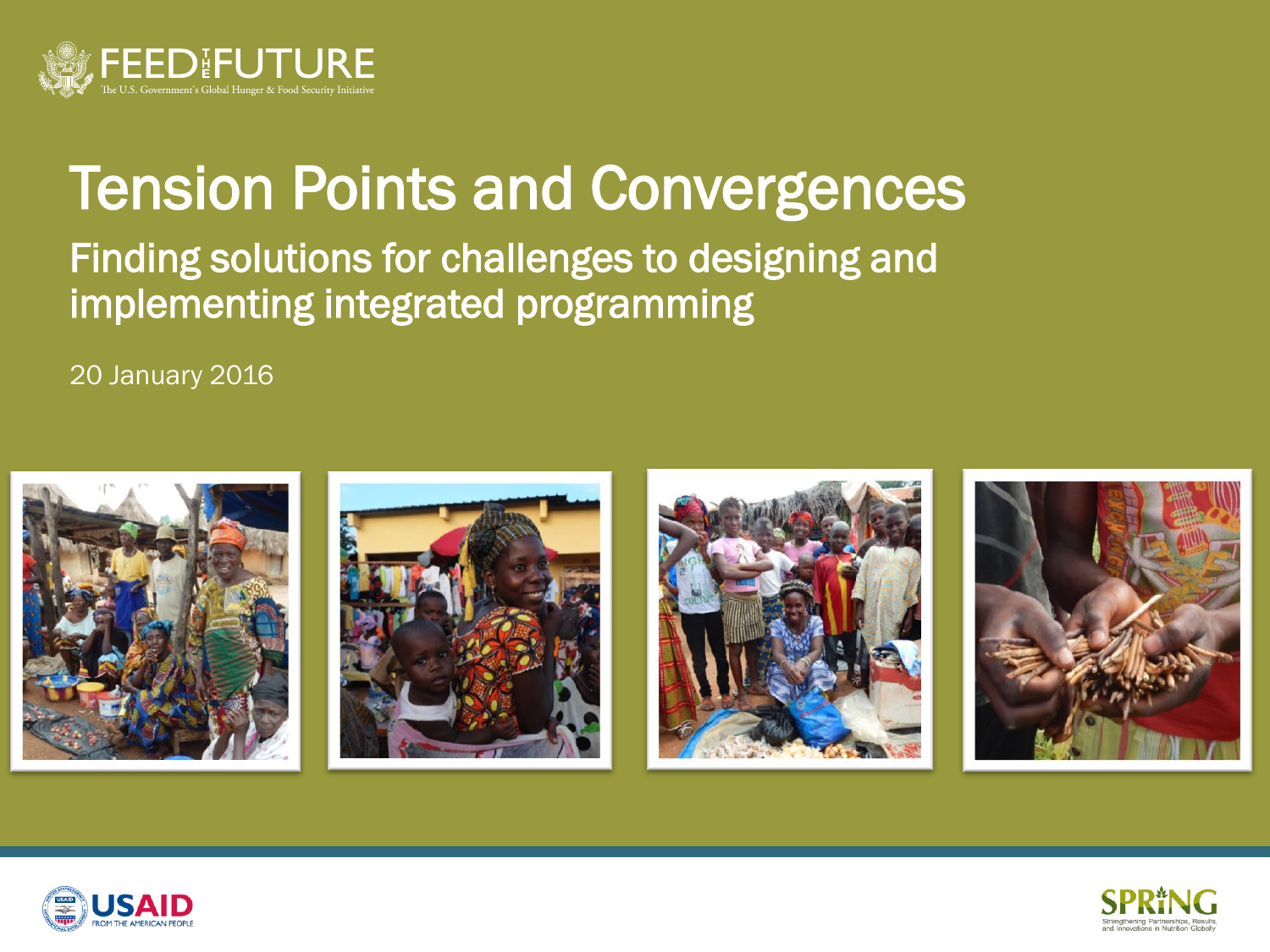# Multi-sectoral programming: Working across sectors



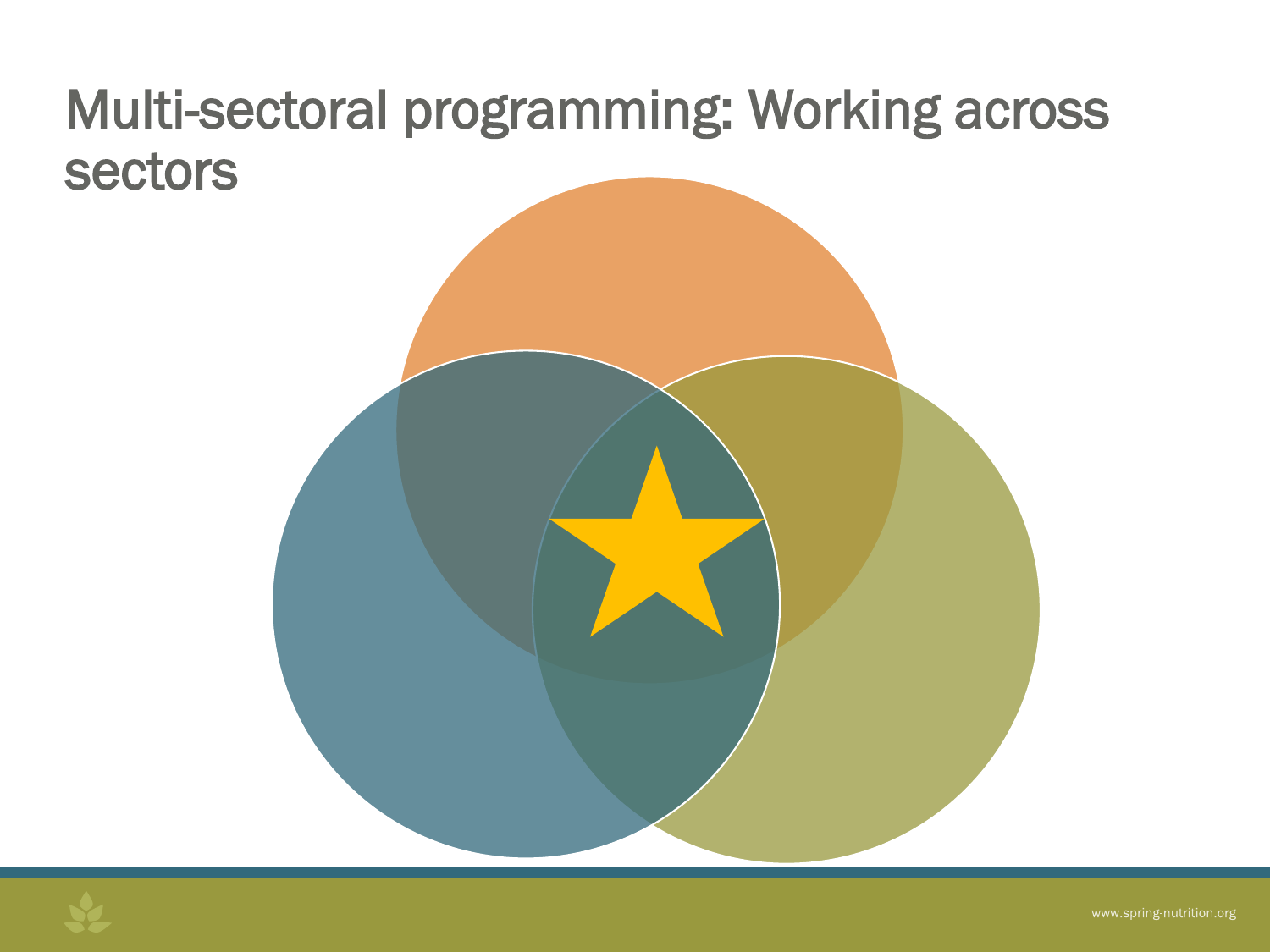



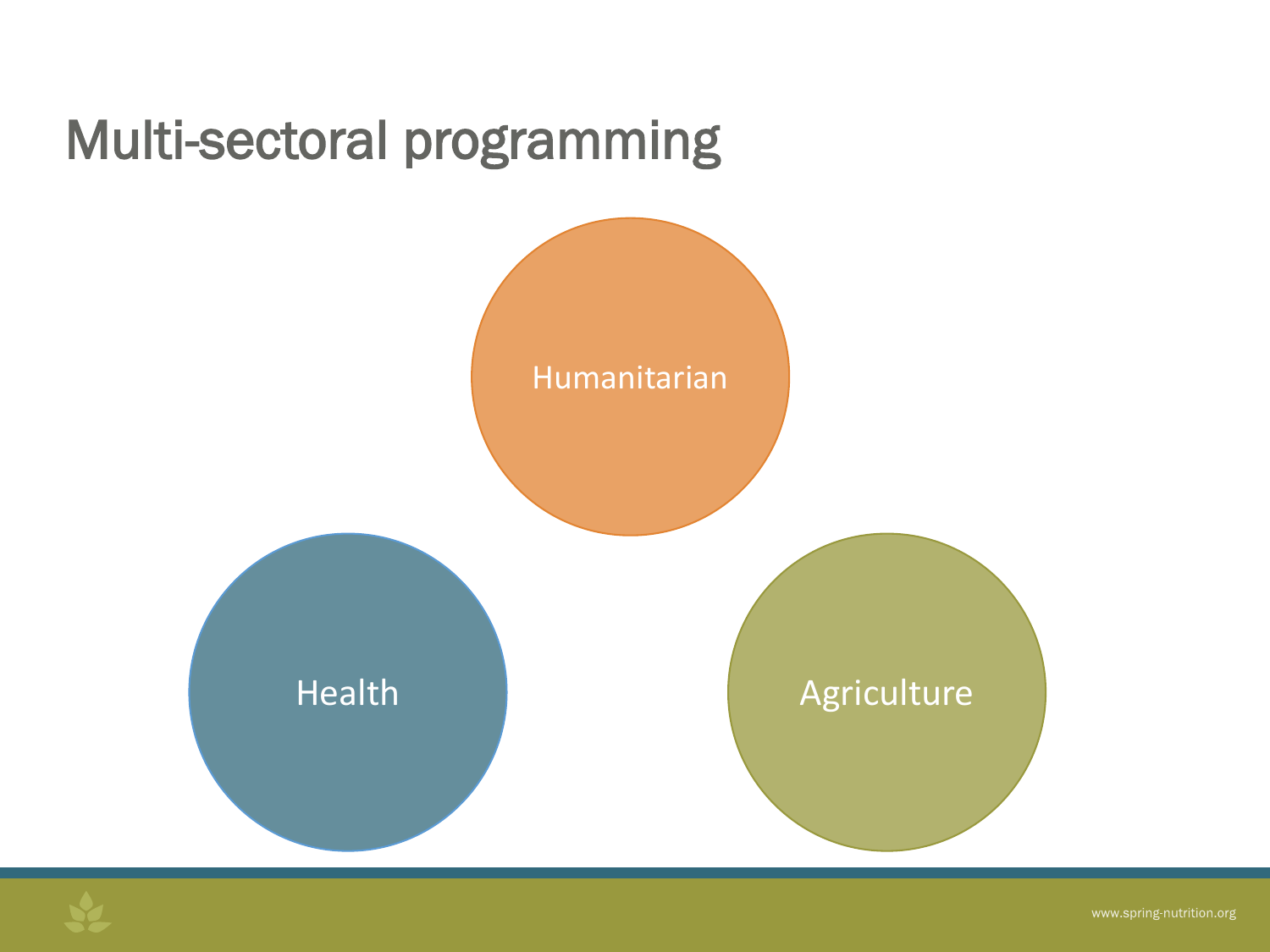# Multi-sectoral programming: Tensions



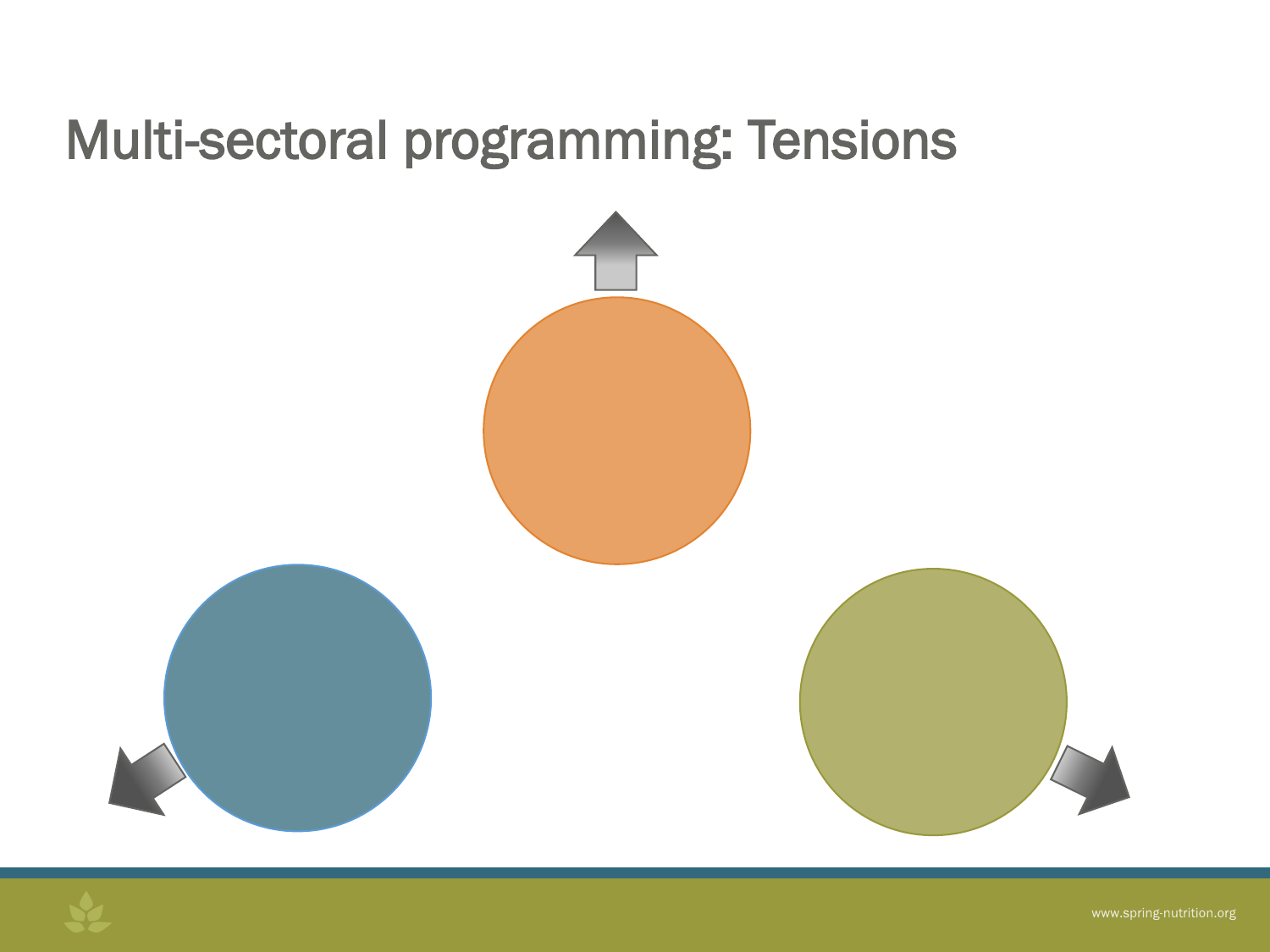# Multi-sectoral programming: Convergences



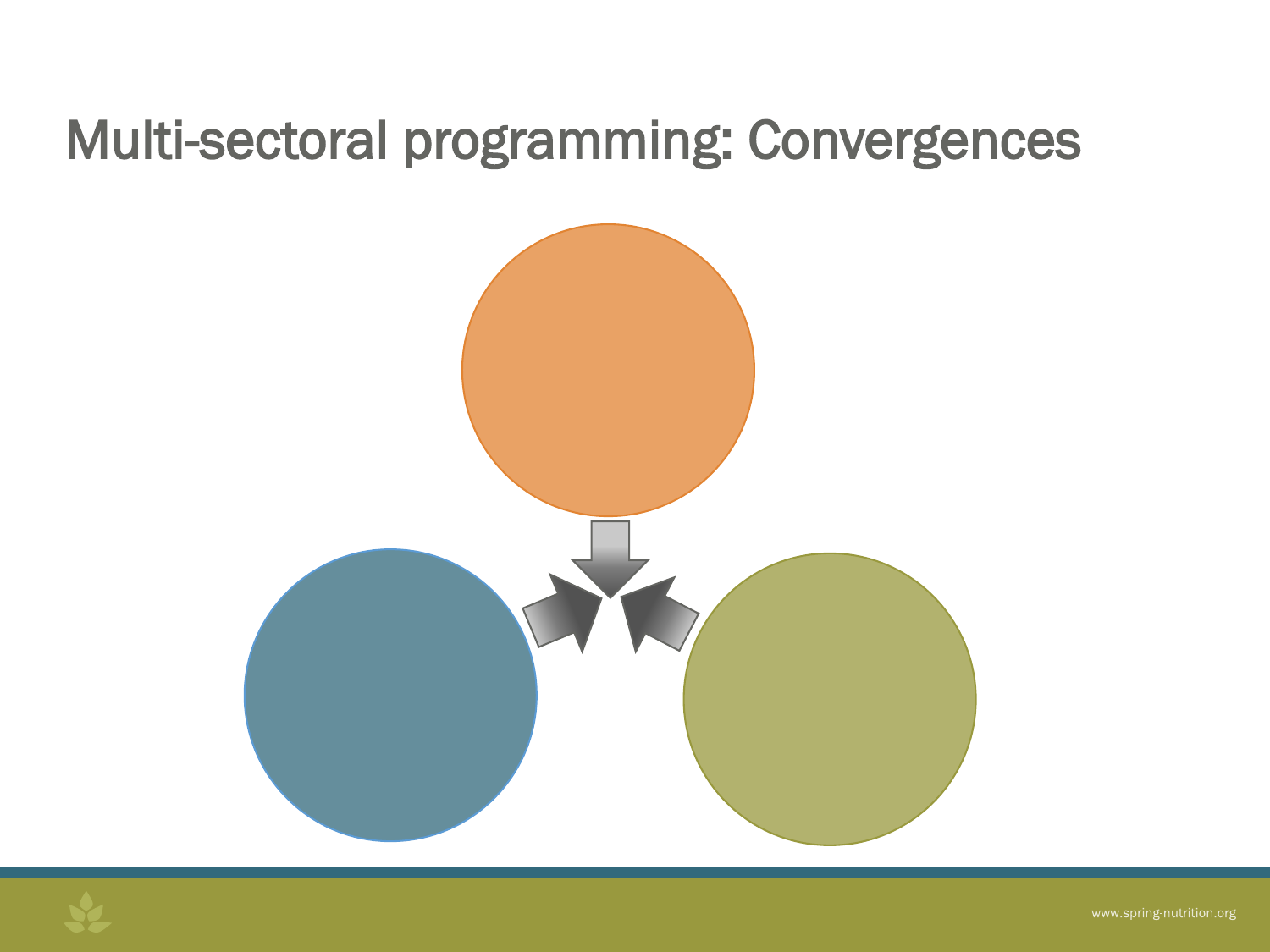# Areas of convergence and tension

## **Convergence**

Where principles or practices are complementary and create synergy.



### **Tension**

Where principles or practices are at odds.



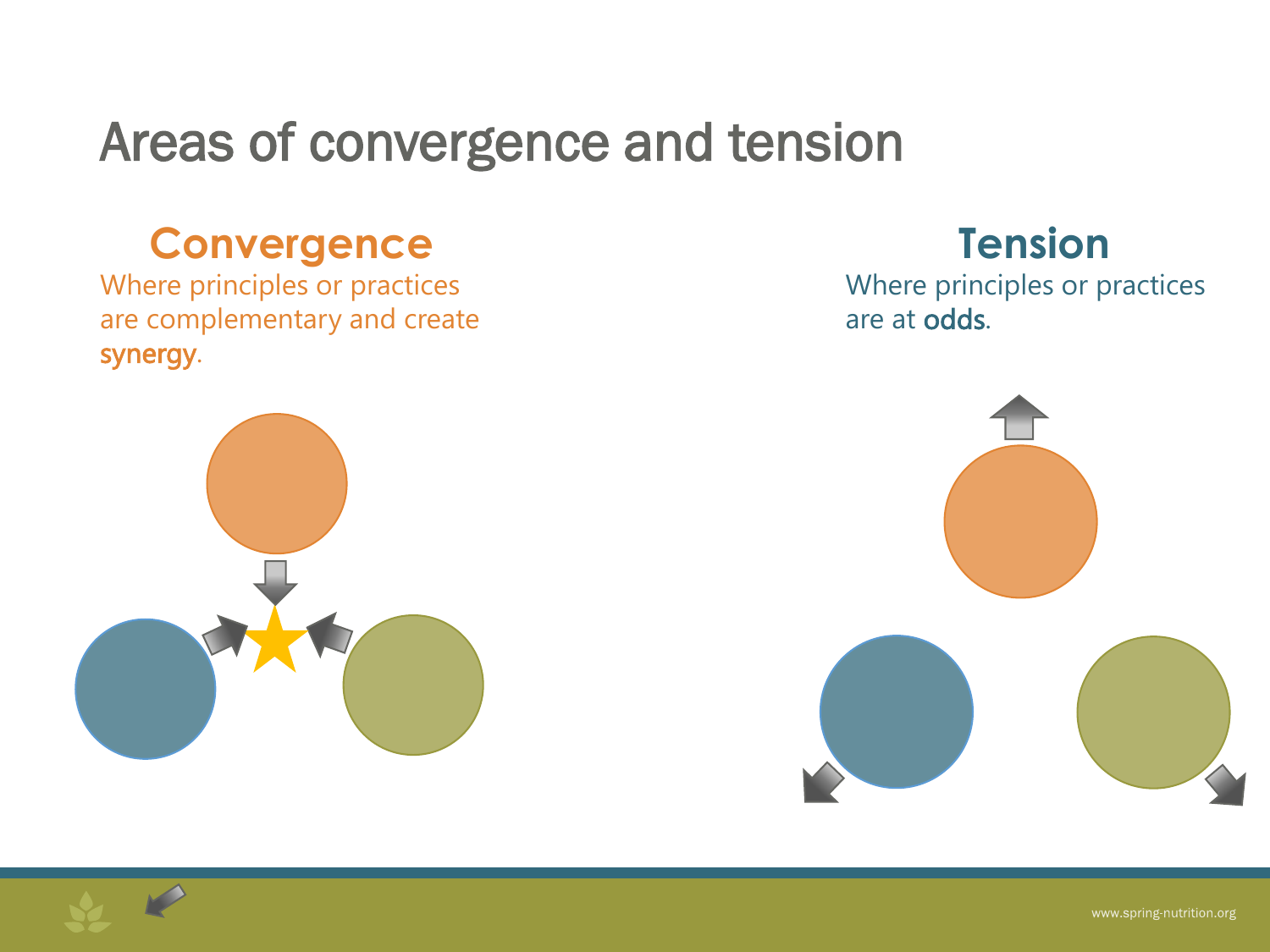# Example: Areas of convergence and tension

### **Convergence**

Issue: Household resilience as a measure

### **Tension**

Issue: Definition of household resilience, and a timeline for measurement



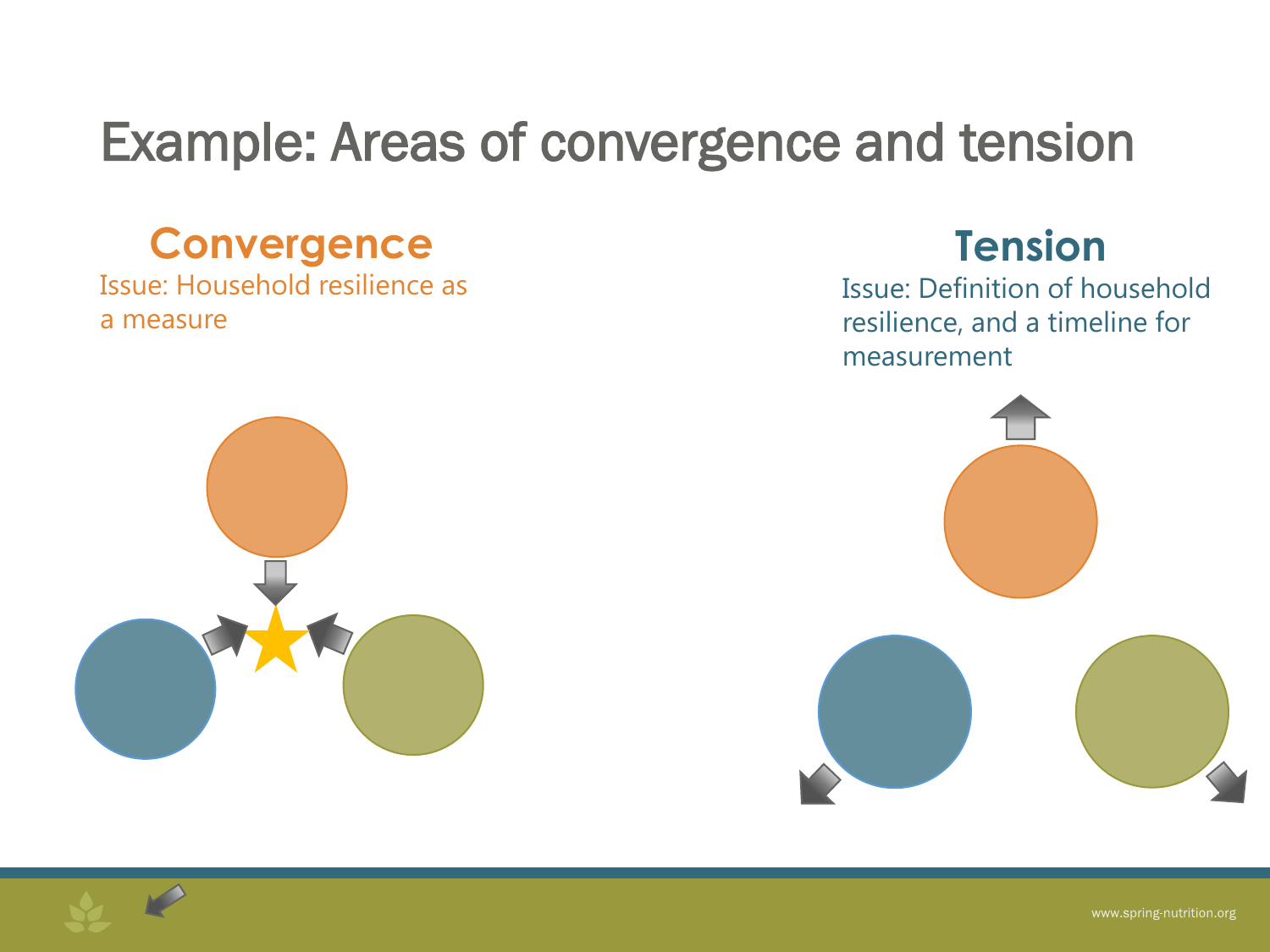# Example: Areas of convergence and tension

### **Convergence Tension**

**Issue** Household resilience as a measure

- **Approach** Co-locate programs to improve overall household resilience
- **Result** Improved household resilience and increased efficiency in usage of funds

Definition of household resilience, and timeline for measurement

Communicate across programs to share definitions, talk through program goals and approaches, identify location of interventions, map out timelines for implementation, and strategize measurement methods and timeframe

Improved household resilience and increased efficiency in usage of funds

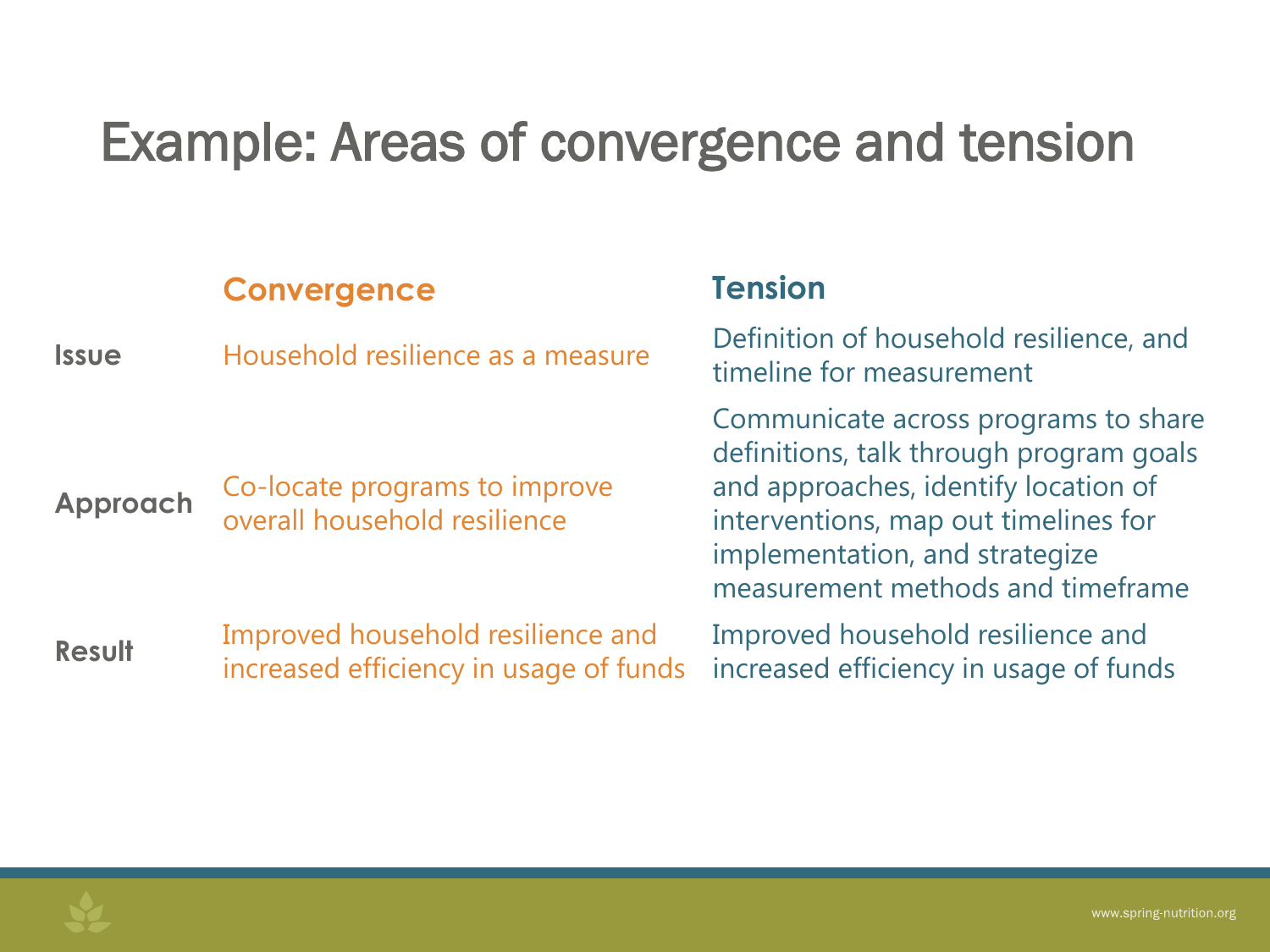# Finding solutions for challenges to designing and implementing integrated programming



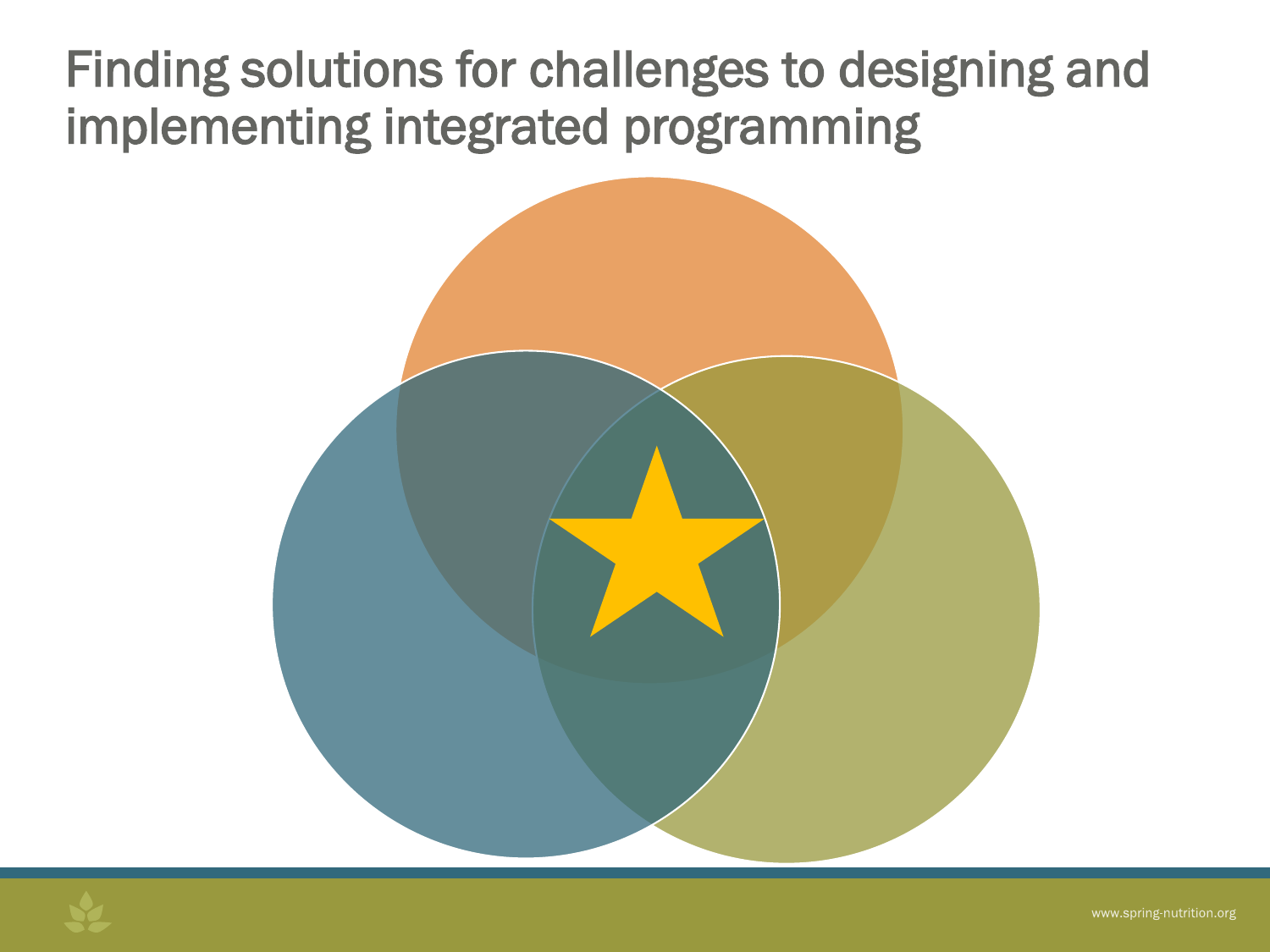Facilitated table discussions: Areas of convergence and tension within Agriculture, Health, and Humanitarian sectors

## **Convergences**

Where principles or practices are complementary and create synergy.



## **Tensions**

Where principles or practices are at odds.



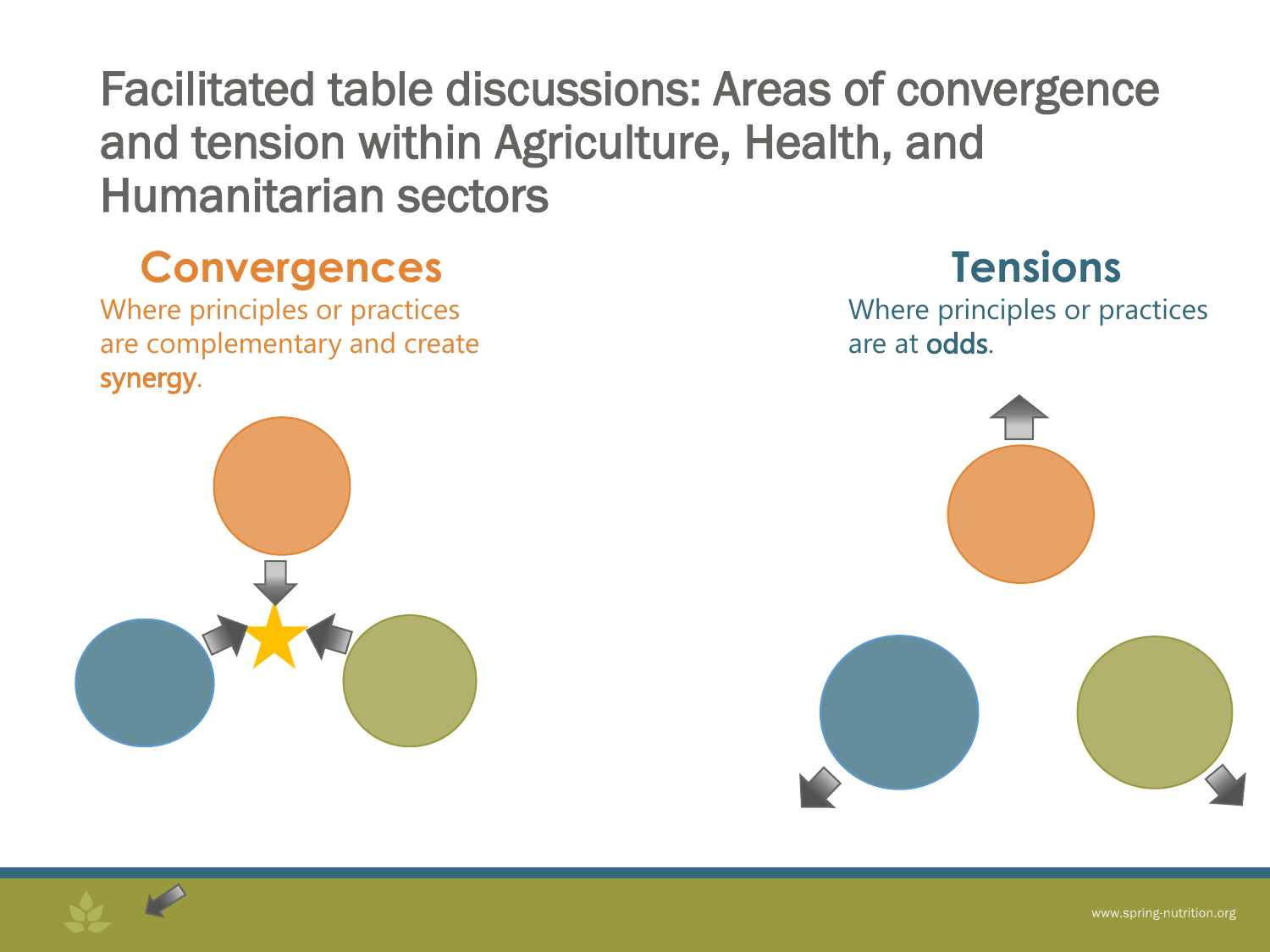# Facilitated table discussions

- Within areas of convergence among these sectors, how were synergies developed?
- Within areas of tension, what are mitigation strategies?

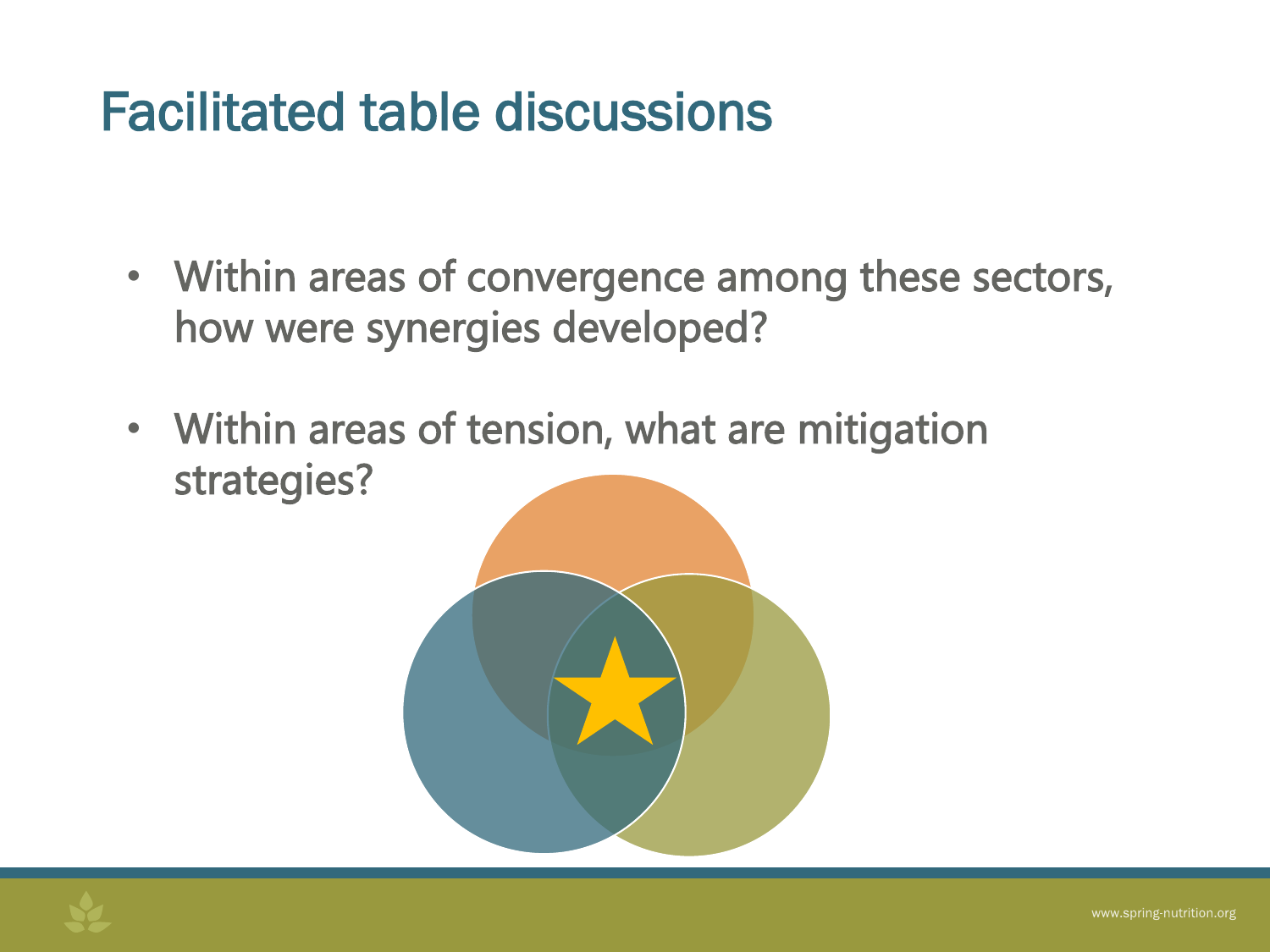# Next steps

With the group at your table, complete the worksheet through identifying:

- Three issues of tension or convergence;
- An associated approach for mitigation or synergy development; and
- The sectors of tension or convergence for each issue.

Remember to note your table's number and facilitator.

| Table Number: _________                                    |                                      |                                                            |                                                                                    |
|------------------------------------------------------------|--------------------------------------|------------------------------------------------------------|------------------------------------------------------------------------------------|
| <b>Sector</b>                                              | <b>Tension or</b><br>convergence     | <b>Issue</b><br>Further explain the tension or convergence | Approaches for mitigating tensions or building<br>upon convergences in programming |
| <b>Agriculture</b><br><b>Health</b><br><b>Humanitarian</b> | <b>Tension</b><br>Convergence        |                                                            |                                                                                    |
| <b>Agriculture</b><br><b>Health</b><br><b>Humanitarian</b> | <b>Tension</b><br><b>Convergence</b> |                                                            |                                                                                    |
| <b>Agriculture</b><br><b>Health</b><br><b>Humanitarian</b> | <b>Tension</b><br>Convergence        |                                                            |                                                                                    |

Tomorrow, we will report-back on group discussions. Designate a member of your group to lead the report-out for your table. Ensure that this individual is prepared to present tomorrow morning.

If you are a facilitator, ensure that Carolyn and Sally have a photocopy of your table's worksheet.